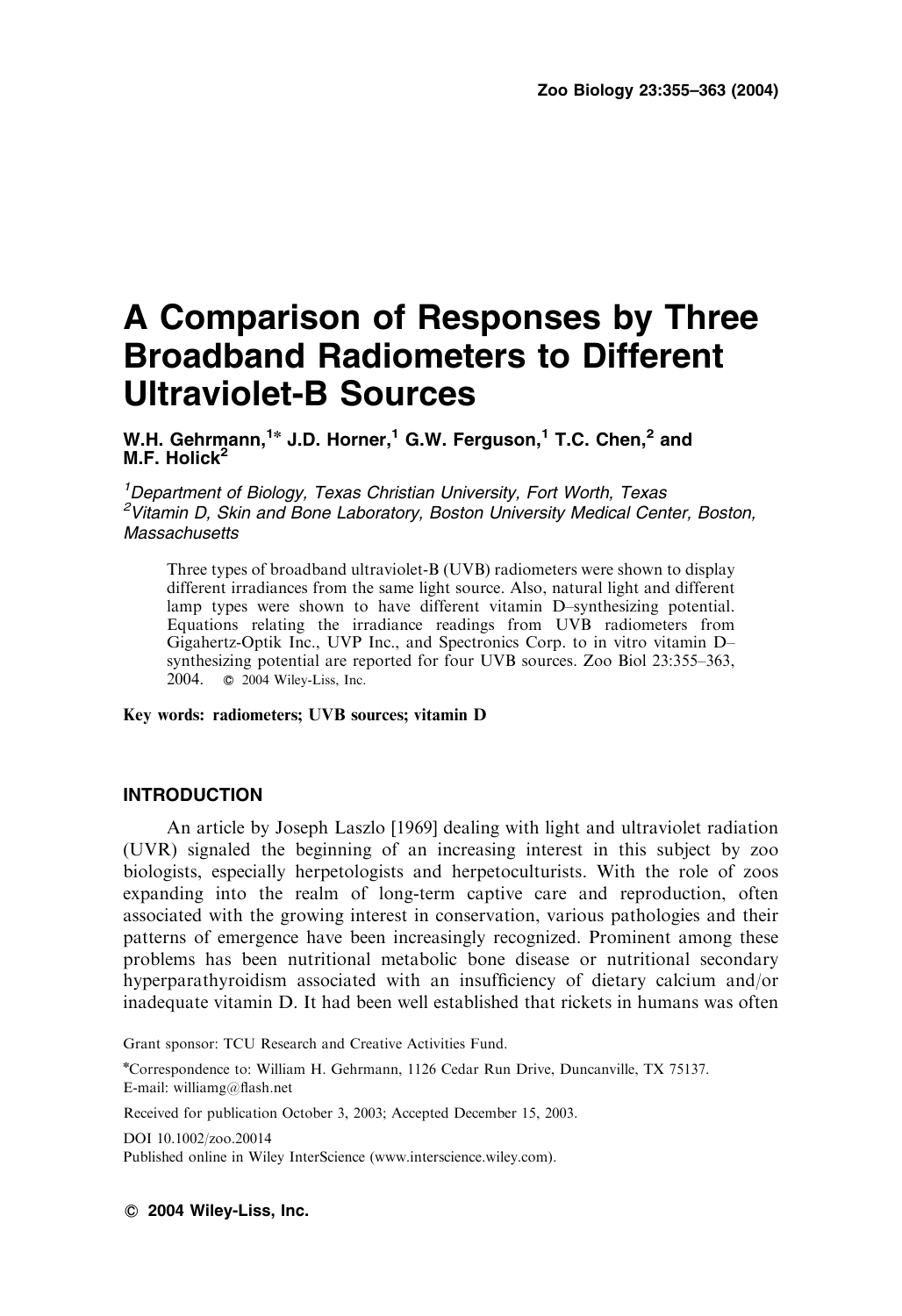related to inadequate exposure to ultraviolet-B (UVB, 290–315 nm) radiation (reviewed in Holick [1999]). A review of the literature revealed comparatively few studies of light and UVR effects on exotic species, especially reptiles [Gehrmann, 1994]. Studies with other species were warranted and these required the quantification of UVB radiation from natural light or lamps.

While light quality from various lamps as described by spectral power distributions (SPD), color temperatures, and color-rendering indices were readily available from manufacturers, the quantity of radiation as irradiance at various wavelengths was difficult to obtain, especially for UVR. Accordingly, Gehrmann [1987] described UVR irradiances and visible light illuminances for a variety of lamps used by zoos at that time.

The measurement of UVR, especially UVB, presents a number of problems. The type of meter that most accurately records the irradiance from a source is the spectroradiometer, which records values at 1 or 2 nm intervals. However, these radiometers are expensive and relatively cumbersome to work with. Broadband radiometers, which measure the total irradiance within a band, for example the UVB spectrum (290–315 nm), are less expensive and are conveniently portable. However, they have several potential drawbacks. To measure the relatively low irradiances encountered for some lamps commonly used in husbandry, a resolution down to one  $\mu$ W/cm<sup>2</sup> is essential. The currently available Model DMX from Spectronics Corp. (Westbury, NY), has a resolution of 10  $\mu$ W/cm<sup>2</sup> and may not be able to adequately differentiate among irradiance levels from low wattage lamps. The older model (DM-300N), which did measure at the desired resolution, is no longer available, but literature reporting baseline data using this meter exist [Gehrmann, 1987; Ferguson et al., 2002, 2003]. Most broadband radiometers tend to underestimate the actual irradiance within a band because they progressively undervalue the irradiances toward the two boundaries of the band. This is related to the nature of the bypass filter, which has a Gaussian-type spectral sensitivity. For example, the irradiance at 312 nm near the upper boundary of UVB may be measured at only one-half of the actual value. Another problem encountered when measuring irradiances from lamps that emit visible light and some amount of infrared radiation is the fact that some of this radiation will be transmitted through the sensor filter and will be erroneously added to the actual UVB irradiance value. This is a significant consideration when working with sunlight or high-intensity output lamps such as the Westron selfballasted mercury lamp (Westron Corporation, Oceanside, NY).

Gigahertz-Optik, Inc. (Newburyport, MA) has designed a broadband radiometer that largely reduces these and other deficiencies. The sensor is customizable for a particular type of lamp or natural light by a program that evaluates the spectral power distribution and makes the appropriate correction. The result is a reading that is a close approximation to that which would be measured with a spectroradiometer [Angelo, 2002; Gugg-Helminger, 2002]. In addition, separate sensors for measuring UVA (315–400 nm) and visible light (400–700 nm) are also available, and can be used with the same Gigahertz-Optik, Inc. P9710 Optometer processing unit.

When an irradiance reading has been obtained, the question arises: What does it mean? In working with UVB, a primary focus is the relationship between irradiance and vitamin D–synthesizing potential. The action spectrum relating vitamin D synthesis to wavelength shows that some wavelengths within the UVB band are better able to drive vitamin D production from the precursor,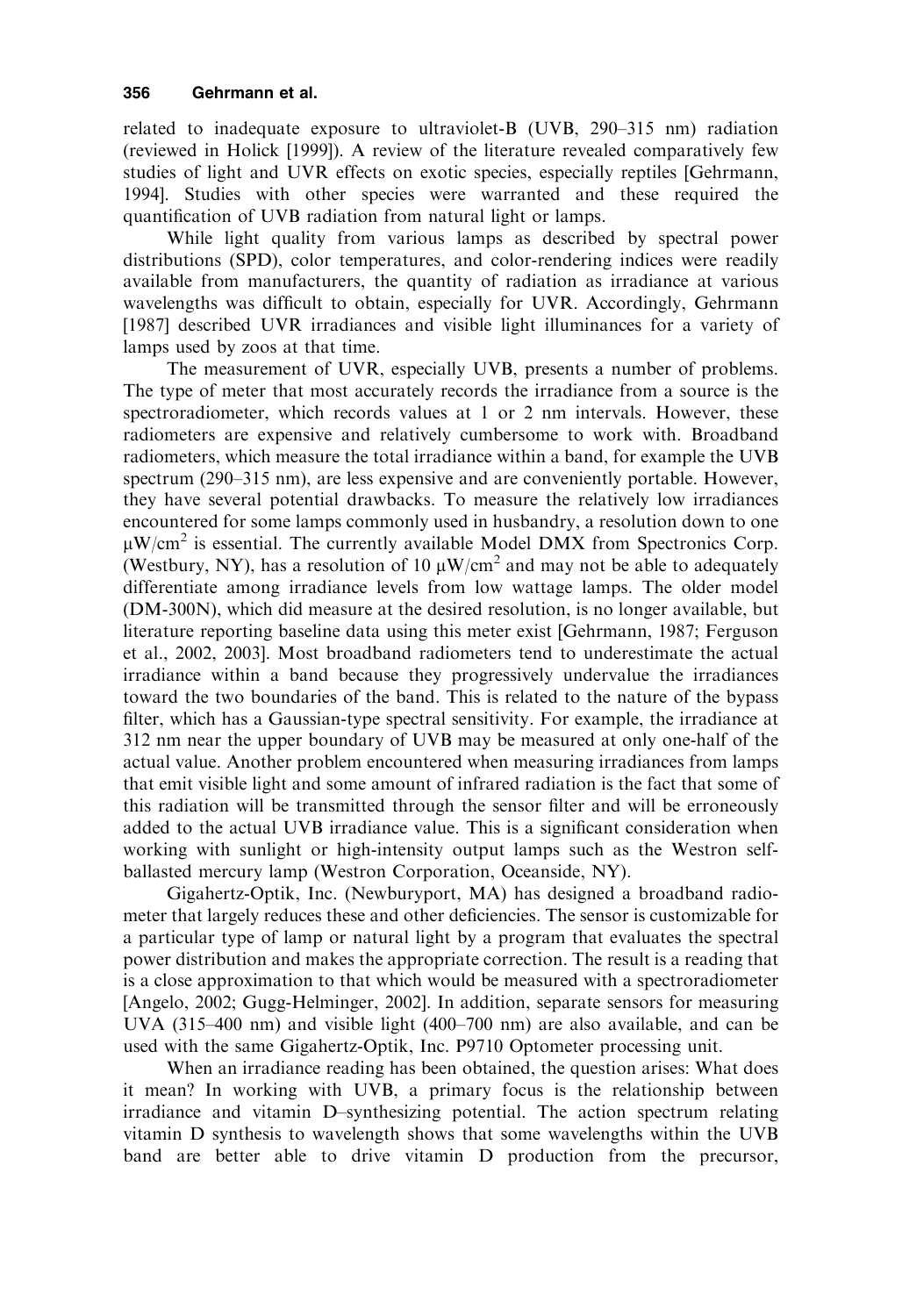7-dehydrocholesterol (7-DHC) or provitamin  $D_3$ , with the peak around 295 nm [MacLaughlin et al., 1982]. So it is possible for two types of lamps positioned so that their UVB irradiances are the same to exhibit different vitamin D–synthesizing capability if one has a greater concentration of energy close to 295 nm. If meter irradiances can be related to an independent measure of vitamin D–synthesizing ability, they become more meaningful. An elegant system for doing this, the in vitro model, was developed in the Vitamin D, Skin and Bone Laboratory at Boston University Medical Center. Boron-silicate ampules containing 7-DHC, the precursor of vitamin D, were subjected to a UVB source. Vitamin D photoproducts were analyzed by high performance liquid chromatography (HPLC) and the percentage synthesized was calculated [Webb et al., 1988]. This system can be used to compare the vitamin D–synthesizing ability of different artificial and natural light sources.

The purpose of this work is to relate irradiance readings from a Gigahertz-Optik UVB meter (Newburyport, MA), a UVX UVB meter (UVP, Inc., Upland, CA), and a Spectroline DM-300N UVB meter (Spectronics Corp., Westbury, NY) to vitamin D–synthesizing ability, as measured by in vitro ampules, for the four UVB sources (natural light and three different lamps).

### MATERIALS AND METHODS

UVB irradiances of natural light at different hours of the day and from three types of lamps at different distances were recorded. Irradiances were measured sequentially at the same position by three broadband radiometers: model UVX with a UVB sensor, model Spectroline DM-300N, and a Gigahertz-Optik meter with a UVB detector. The lamps represented three types commonly used in animal husbandry, namely a full-spectrum fluorescent lamp (Reptisun 5.0, Zoomed Lab., Inc., San Luis Obispo, CA), a blacklight fluorescent lamp (Sylvania 350 BL, Osram Sylvania, Inc., Danvers, MA), and a Westron self-ballasted mercury spotlight (Westron Corporation, Oceanside, NY) designed for use in reptile husbandry. Meter sensors were placed at different distances directly beneath the midpoint of the fluorescent tubes and at the center of the light cone produced by the Westron reflector lamp. All measurements of natural light were made with the sensor facing upward at a solar elevation of  $90^\circ$ . Immediately after the irradiances were recorded, an ampule was placed at that position to measure the vitamin D–synthesizing potential of the source.

Boron-silicate ampules containing 50  $\mu$ g 7-DHC dissolved in 1 ml ethanol were exposed at various distances from the lamps for 2 hr. Ampules were exposed to natural light at different times during the day for 30 min. All ampules were positioned to receive the maximum radiation available. The ampule contents were analyzed by HPLC for 7-DHC and for UVB-induced photoproducts (previtamin  $D_3$ , tachysterol, lumisterol); vitamin  $D_3$  and the percent of photoproducts and vitamin  $D_3$  synthesized were calculated. At the time of analysis,  $100 \mu l$  aliquots were removed from the ampules, transferred into culture tubes, and dried under nitrogen. A total of 200 µl of 8% ethyl acetate in hexane was used to redissolve each sample. Samples were analyzed with a Waters 501 HPLC pump and a 490E multiwave detector set at 260 nm, operated by a Millennium 2010 Chromatography Manager Program (Waters Chromatography Div., Milford, MA). The column was Econosphere silica,  $5 \mu m$ , 250  $\times$  4.6 mm (Alltech Associates, Inc., Deerfield, IL). The mobile phase was 8% ethyl acetate in hexane with a flow rate of 1.8 ml/min. Three replicates per ampule were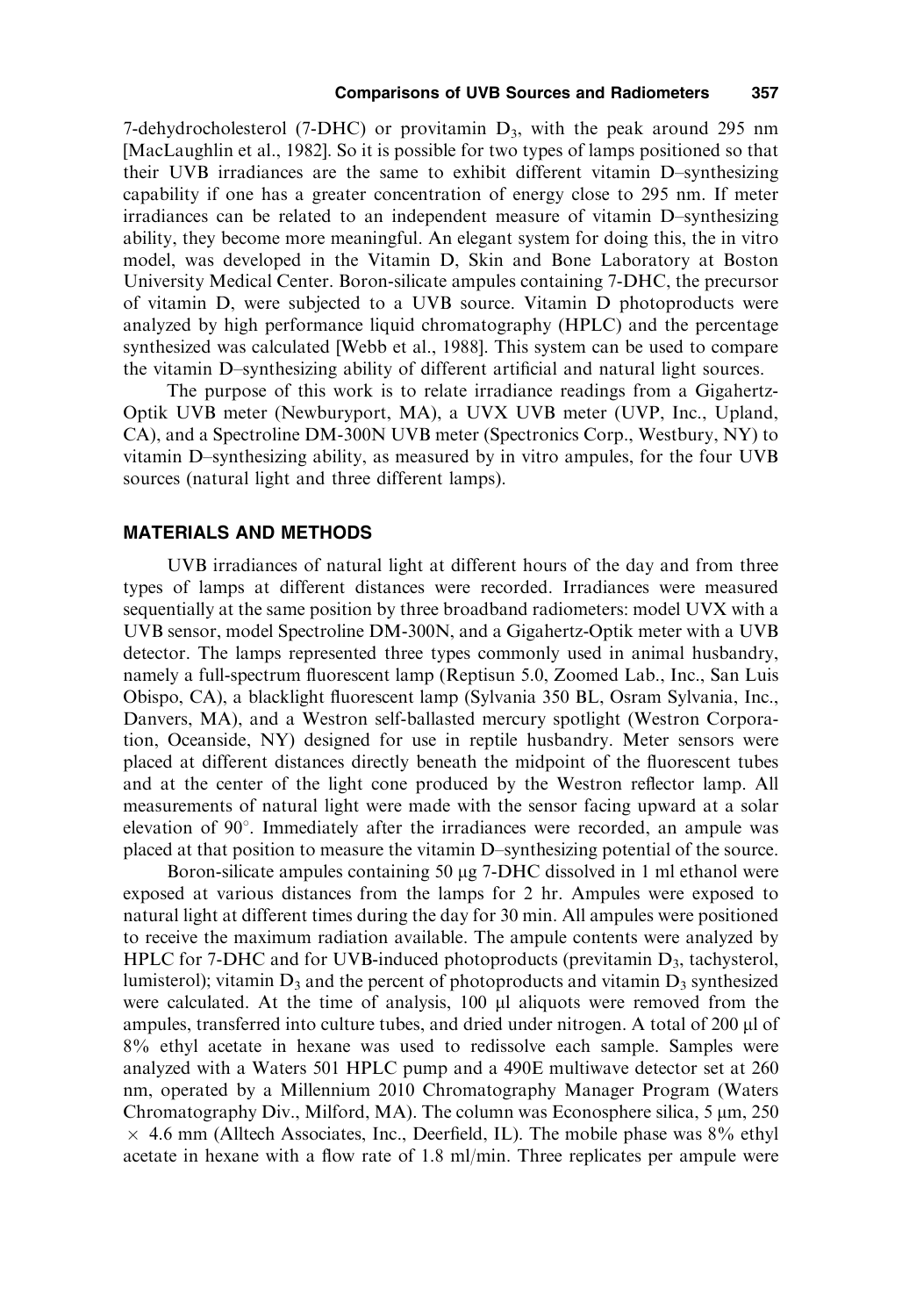analyzed and the mean value of the percentage of photoproducts synthesized was calculated. The values from the same set of ampules for a given UV source were related to the irradiance readings from the three meter types.

Regression equations were calculated using a Statdisk program (Password, Inc., Reading, MA).

# RESULTS

Table 1 relates irradiances for natural light recorded at different times of the day with a UVB radiometer (Gigahertz-Optik Inc., Newburyport, MA) to the ampule dose and the percent of photoproducts synthesized (Note: Dose  $[mJ/cm^2] = (irra (irradiance [µW/cm<sup>2</sup>] \times time [seconds]) \div 1,000$ . Table 2 shows irradiances recorded at different distances with a Gigahertz-Optik, Inc. radiometer, as well as the ampule dose over a 2-hr period and the percent of photoproduct formed as measured for each of the three lamps. Table 3 indicates the irradiances for natural light recorded at different times of the day with a UVX UVB radiometer (UVP, Inc., Upland, CA), and the ampule dose and the percent of photoproducts formed. Table 4 shows the irradiances recorded at different distances with a UVX UVB radiometer, as well as the dose received by the ampules over a 2-hr period and the percent of photoproduct formed as measured for each of the three lamps. Table 5 relates irradiances for natural light at different times during the day recorded with a Spectroline DM-300N UVB radiometer (Spectronics Corp., Westbury, NY) to the ampule dose and the percent of photoproducts synthesized. Table 6 shows irradiances recorded at different distances with a Spectroline DM-300N meter, as well as the ampule dose over a 2-hr period and the percent of photoproduct formed as measured for each of the three lamps. Regression equations relating dose to percent of photoproduct formed are presented in Tables 1–6. Table 7 shows that a given dose of UVB can result in different amounts of photoproduct synthesized, clearly demonstrating that different UVB sources may have different vitamin D–synthesizing potential.

# **DISCUSSION**

Broadband UVB radiometers may be used in animal husbandry in various ways. For example, they may determine the relative output of an unknown brand of

| Time (CST)    | Mean irradiance<br>$(\mu W/cm^2)$           | Irradiance<br>ranges | Dose<br>(mJ/cm <sup>2</sup> ) | % Product<br>synthesized <sup>a</sup> |
|---------------|---------------------------------------------|----------------------|-------------------------------|---------------------------------------|
|               | Natural light (21 September 2002; Boyd, TX) |                      |                               |                                       |
| $1250 - 1320$ | 130                                         | $131 - 130$          | 234                           | 4.90                                  |
| $1450 - 1520$ | 104                                         | $113 - 95$           | 187                           | 4.19                                  |
| $1050 - 1120$ | 81                                          | 74–88                | 146                           | 2.21                                  |
| $1645 - 1715$ | 36                                          | $46 - 26$            | 65                            | 0.85                                  |

TABLE 1. Various characteristics of sunlight $*$ 

n Irradiances were measured with a Gigahertz-Optik, Inc. radiometer (Newburyport, MA). The regression equation relating the % of photoproducts formed to the radiation dose is presented. Ampules used to assess vitamin D–synthesizing potential of natural light were exposed for 30 min.

 $\frac{a_0}{b_0}$  Prod = 0.025 (Dose)-0.944( $r^2$  = 0.953).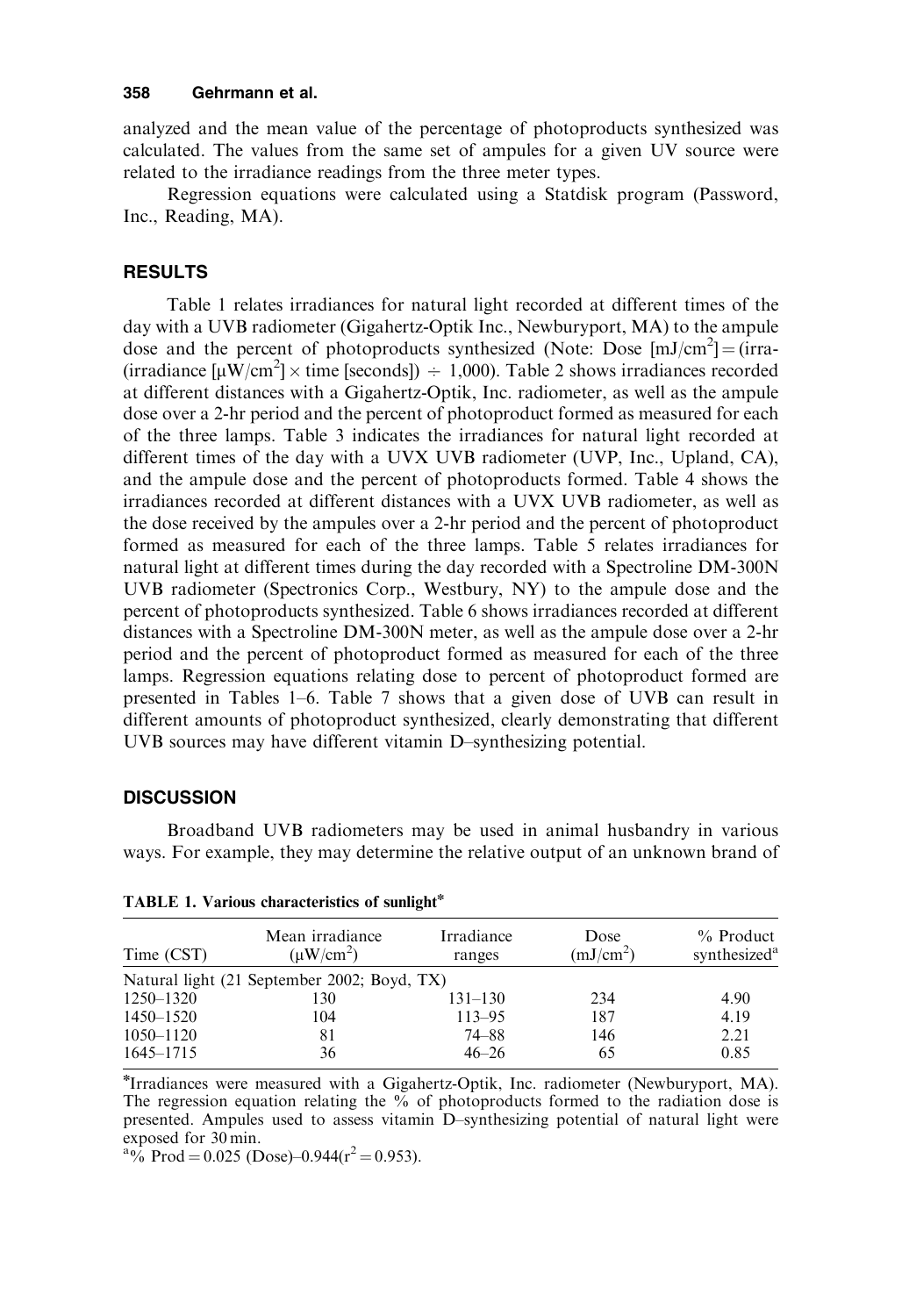| Lamp Distance (cm)                | Irradiance $(\mu W/cm^2)$ | Dose $(mJ/cm2)$ | % Product synthesized |
|-----------------------------------|---------------------------|-----------------|-----------------------|
| Reptisun $5.0^a$                  |                           |                 |                       |
| 7                                 | 31.2                      | 225             | 2.82                  |
| 15                                | 17.0                      | 122             | 0.99                  |
| 24                                | 11.4                      | 82              | 0.64                  |
| 30                                | 8.3                       | 60              | 0.49                  |
| 38                                | 6.3                       | 45              | 0.39                  |
| Blacklight 350 BL <sup>b</sup>    |                           |                 |                       |
| 10                                | 15.6                      | 112             | 4.38                  |
| 15                                | 10.5                      | 76              | 2.40                  |
| 25                                | 5.7                       | 42              | 1.18                  |
| 38                                | 3.4                       | 24              | 0.96                  |
| 51                                | 2.0                       | 14              | 0.63                  |
| Westron $160$ W spot <sup>c</sup> |                           |                 |                       |
| 33 $(45^{\circ}C)$                | 110.0                     | 792             | 4.34                  |
| 41 $(35^{\circ}C)$                | 56.2                      | 403             | 2.98                  |
| 92 $(29^{\circ}C)$                | 21.0                      | 151             | 1.11                  |
| 131 $(26^{\circ}C)$               | 9.6                       | 69              | 0.67                  |
| 180 $(23^{\circ}C)$               | 5.0                       | 36              | 0.28                  |

TABLE 2. Various characteristics of three UVB emitters\*

n Irradiances were measured with a Gigahertz-Optik, Inc. radiometer (Newburyport, MA). The regression equation relating the  $\%$  of photoproducts formed to the radiation dose is presented for each source. Ampules used to assess vitamin D–synthesizing potential of the UVB source were exposed for 2 h. The temperatures adjacent to the distances listed for the Westron 160 W spot were those measured after 2 h.  ${}^{a_0}_{b_0}$ Prod = 0.014 (Dose)–0.398( $r^2$  = 0.966).<br> ${}^{b_0}_{b_0}$  Prod = 0.037 (Dose), 0.092( $r^2$  = 0.962).

 $^{b}$ %Prod = 0.037 (Dose)–0.092( $r^2$  = 0.962).

 $^{c}$ %Prod = 0.005 (Dose) + 0.490(r<sup>2</sup> = 0.970).

|  | TABLE 3. Various characteristics of sunlight* |  |
|--|-----------------------------------------------|--|
|  |                                               |  |

| Time<br>(CST) | Mean irradiance<br>$(\mu W/cm^2)$           | Irradiance<br>ranges | Dose<br>(mJ/cm <sup>2</sup> ) | $%$ Product<br>synthesized <sup>a</sup> |
|---------------|---------------------------------------------|----------------------|-------------------------------|-----------------------------------------|
|               | Natural light (21 September 2002; Boyd, TX) |                      |                               |                                         |
| $1250 - 1320$ | 1078                                        | 1123-1032            | 1940                          | 4.90                                    |
| $1450 - 1520$ | 928                                         | 984-872              | 1670                          | 4.19                                    |
| $1050 - 1120$ | 750                                         | 706–794              | 1350                          | 2.21                                    |
| $1645 - 1715$ | 414                                         | $475 - 352$          | 745                           | 0.85                                    |

n Irradiances were measured with a UVX radiometer (UVP Inc, Upland, CA 91786). The regression equation relating the % of photoproducts formed to the radiation dose is presented. Ampules used to assess vitamin D-synthesizing potential of natural light were exposed for 30 min.

 $\binom{a_0}{b}$ Prod = 0.0035 (Dose)-1.981( $r^2$  = 0.957).

lamp compared to a known type within the same general category. However, it is essential that the conditions under which measurements are made are the same for all of the lamps measured. Furthermore, comparing a full-spectrum fluorescent to a Westron mercury lamp is subject to a large error because of differences in response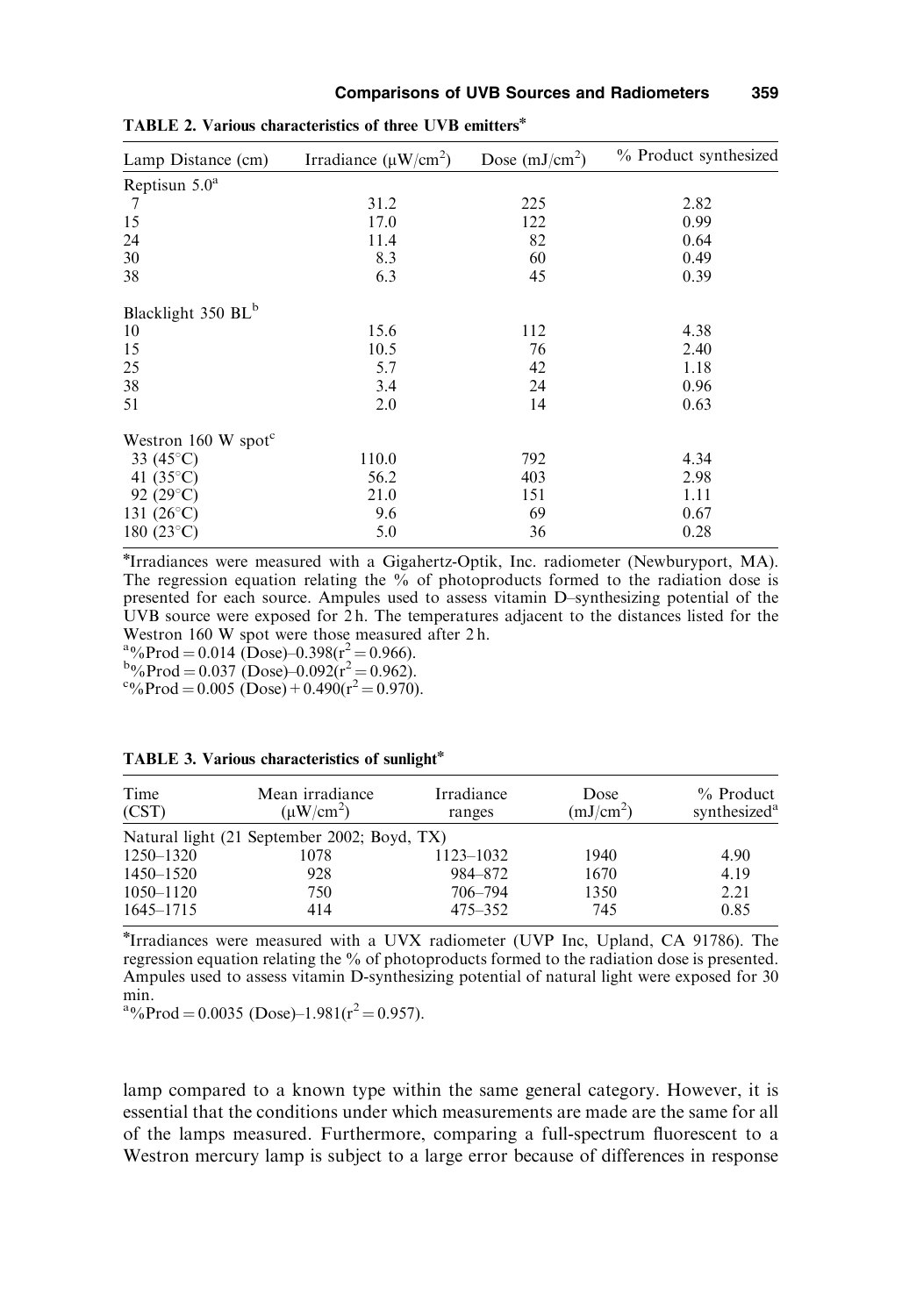#### 360 Gehrmann et al.

| Lamp Distance (cm)             | Irradiance $(\mu W/cm^2)$ | Dose $(mJ/cm2)$ | % Product synthesized |
|--------------------------------|---------------------------|-----------------|-----------------------|
| Reptisun $5.0^a$               |                           |                 |                       |
| 7                              | 251                       | 1807            | 2.82                  |
| 15                             | 133                       | 958             | 0.99                  |
| 24                             | 86                        | 619             | 0.64                  |
| 30                             | 60                        | 432             | 0.49                  |
| 38                             | 43                        | 310             | 0.39                  |
| Blacklight 350 BL <sup>b</sup> |                           |                 |                       |
| 10                             | 253                       | 1822            | 4.38                  |
| 15                             | 168                       | 1210            | 2.40                  |
| 25                             | 88                        | 634             | 1.18                  |
| 38                             | 50                        | 360             | 0.96                  |
| 51                             | 27                        | 194             | 0.63                  |
| Westron $160$ W spot $c$       |                           |                 |                       |
| 33 $(45^{\circ}C)$             | 764                       | 5501            | 4.34                  |
| 41 $(35^{\circ}C)$             | 380                       | 2736            | 2.98                  |
| 92 $(29^{\circ}C)$             | 129                       | 929             | 1.11                  |
| 131 $(26^{\circ}C)$            | 47                        | 338             | 0.67                  |
| 180 $(23^{\circ}C)$            | 14                        | 101             | 0.28                  |

TABLE 4. Various characteristics of three UVB emitters\*

n Irradiances were measured with a UVX radiometer (UVP Inc., Upland, CA). The regression equation relating the % of photoproducts formed to the radiation dose is presented for each source. Ampules used to assess vitamin D–synthesizing potential of the UVB source were exposed for 2 h. The temperatures adjacent to the distances listed for the Westron 160 W spot were those measured after 2 h.

 ${}^{a_0}_{b_0}$ Prod = 0.0016 (Dose)–0.291( $r^2$  = 0.963).<br> ${}^{b_0}_{b_1}$  Prod = 0.0023 (Dose) + 0.006( $r^2$  = 0.968)  $^{b}$ %Prod = 0.0023 (Dose) + 0.006( $r^2$  = 0.968).  $^{c}$ %Prod = 0.0008 (Dose) + 0.427( $r^2$  = 0.971).

|  | <b>TABLE 5. Various characteristics of sunlight*</b> |  |
|--|------------------------------------------------------|--|

| Time (CST)    | Mean<br>irradiance $(\mu W/cm^2)$           | Irradiance<br>ranges | Dose<br>(mJ/cm <sup>2</sup> ) | $\%$ Product<br>synthesized <sup>a</sup> |
|---------------|---------------------------------------------|----------------------|-------------------------------|------------------------------------------|
|               | Natural light (21 September 2002; Boyd, TX) |                      |                               |                                          |
| $1250 - 1320$ | <b>230</b>                                  | $231 - 229$          | 414                           | 4.90                                     |
| $1450 - 1520$ | 183                                         | $199 - 166$          | 329                           | 4.19                                     |
| $1050 - 1120$ | 142                                         | $129 - 154$          | 256                           | 2.21                                     |
| 1645–1715     | 61                                          | $79 - 43$            | 110                           | 0.85                                     |

n Irradiances were measured with a Spectroline DM-300N radiometer (Spectronics Corp., Westbury, NY). The regression equation relating the % of photoproducts formed to the radiation dose is presented. Ampules used to assess vitamin D-synthesizing potential of natural light were exposed for 30 min.

 $\mathrm{^{a_0}\%}$ Prod = 0.0140 (Dose)–0.847( $\mathrm{r}^2$  = 0.952).

to extraneous wavelengths and other factors, as described in the Introduction. Radiometers may be used to measure the transmission of UVB through various materials such as acrylics or wire mesh, as well as to monitor power depreciation over time. Radiometer measurements are essential in studies attempting to determine the effects of UVB on vitamin D synthesis or other processes.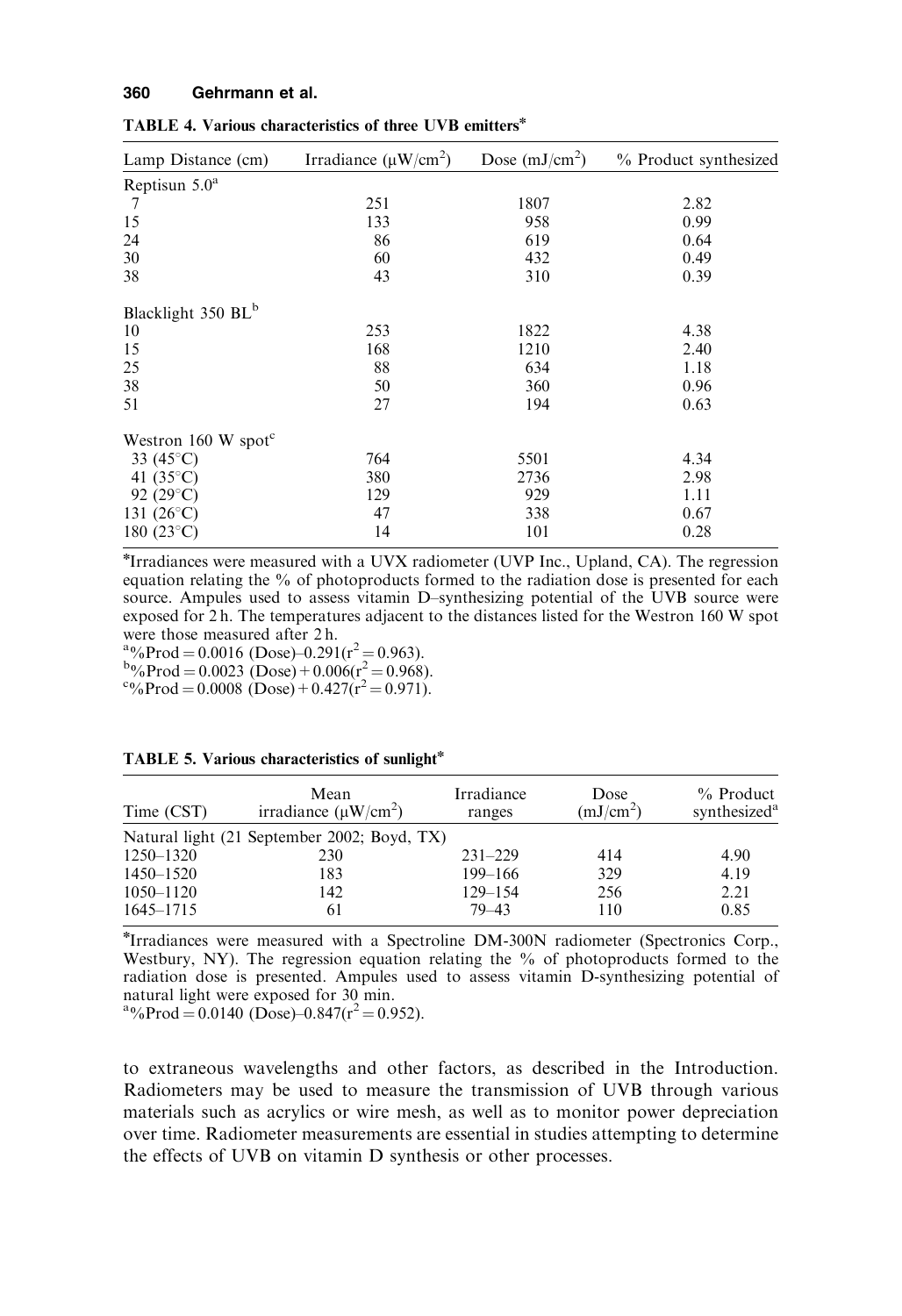| Lamp distance (cm)              | Irradiance $(\mu W/cm^2)$ | Dose $(mJ/cm2)$ | % Product synthesized |
|---------------------------------|---------------------------|-----------------|-----------------------|
| Reptisun $5.0^a$                |                           |                 |                       |
| 7                               | 59                        | 425             | 2.82                  |
| 15                              | 31                        | 223             | 0.99                  |
| 24                              | 20                        | 144             | 0.64                  |
| 30                              | 14                        | 101             | 0.49                  |
| 38                              | 10                        | 72              | 0.39                  |
| Blacklight 350 BL <sup>b</sup>  |                           |                 |                       |
| 10                              | 53                        | 382             | 4.38                  |
| 15                              | 35                        | 252             | 2.40                  |
| 25                              | 19                        | 137             | 1.18                  |
| 38                              | 11                        | 79              | 0.96                  |
| 51                              | 6                         | 43              | 0.63                  |
| Westron 160 W spot <sup>c</sup> |                           |                 |                       |
| 33 (45°C)                       | 426                       | 3067            | 4.34                  |
| 41 $(35^{\circ}C)$              | 211                       | 1519            | 2.98                  |
| 92 (29°C)                       | 70                        | 504             | 1.11                  |
| 131 $(26^{\circ}C)$             | 25                        | 180             | 0.67                  |
| 180 $(23^{\circ}C)$             | 6                         | 43              | 0.28                  |

TABLE 6. Various characteristics of three UVB emitters\*

n Irradiances were measured with a Spectroline DM-300N radiometer (Spectronics Corp., Westbury, NY). The regression equation relating the % of photoproducts formed to the radiation dose is presented for each source. Ampules used to assess vitamin D–synthesizing potential of the UVB source were exposed for 2 h. The temperatures adjacent to the distances listed for the Westron 160 W spot were those measured after 2 h.

 ${}^{a_0}_{b_0}$ Prod = 0.0070 (Dose)–0.282( $r^2$  = 0.966).<br> ${}^{b_0}_{b_1}$  Prod = 0.0109 (Dose) + 0.036( $r^2$  = 0.969)

 $^{b}$ %Prod = 0.0109 (Dose) + 0.036( $r^2$  = 0.969).

 ${}^{c}$ %Prod = 0.0013 (Dose) + 0.445( $r^2$  = 0.971).

TABLE 7. The % of photoproducts predicted to be synthesized at a dose of  $50 \,\mathrm{mJ/cm}^2$  for four  $UVB$  emitters $*$ 

| Source                          | Exposure time (hr) | % Product synthesized |
|---------------------------------|--------------------|-----------------------|
| Natural Light at 149,476,000 km | 0.5                | 0.31                  |
| Reptisun 5.0 at 33 cm           | 2.0                | 0.30                  |
| Blacklight 350 BL at 29 cm      | 2.0                | 1.76                  |
| Westron 160 W spot at 136 cm    | 2.0                | 0.56                  |

n Values were calculated from the equations in Tables 1 and 2.

Further studies of the relationship of the in vitro vitamin D–synthesizing potential of a UVB source to organismic processes, such as growth and reproduction in exotic species, are called for and may have practical applications. For example, Ferguson et al. [2002] reported that UVB irradiation resulting in 0.52 to 1.32% ampule conversion to photoproducts after a 2-hr exposure resulted in viable eggs in the panther chameleon. This occurred when the exposure to the source continued for 12 hr per day and the daily intake of dietary vitamin D was negligible; conversion percentages below or greater than these values significantly reduced hatchability.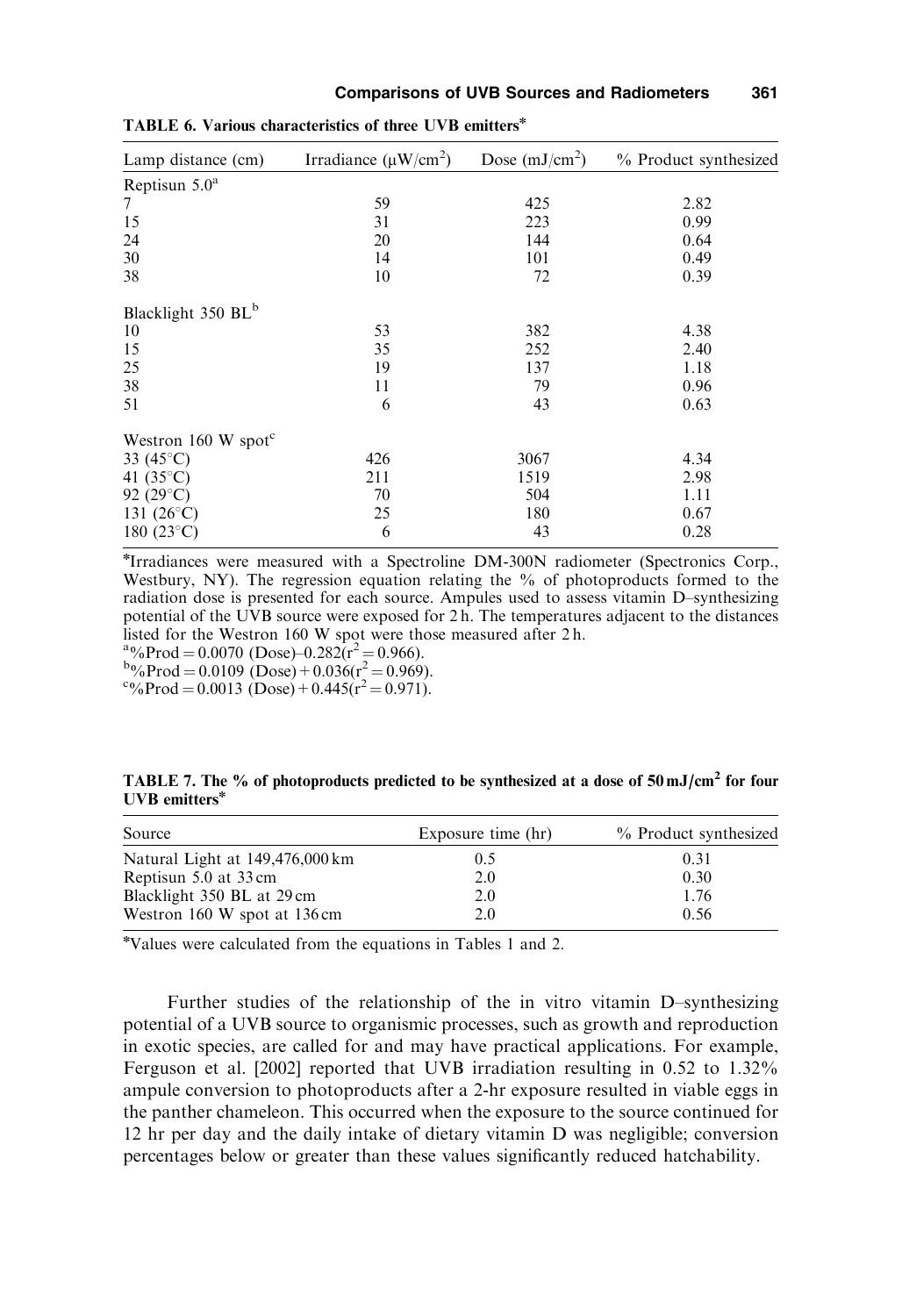#### 362 Gehrmann et al.

With this known relationship between ampule conversion and hatching success, we can use data from Tables 2, 4, or 6 of this study to make recommendations for UVB source placement to the keeper who wishes to have successful reproduction in panther chameleons. For example, if all other husbandry requirements are met, a Reptisun 5.0 illuminated 15–30 cm from a female 12 hr/day should result in successful hatching of her eggs. Likewise, a Sylvania Blacklight 350 BL illuminated 25–51 cm from a female 12 hr/day should result in success. Finally, a Westron 160-W spot illuminated 92–131 cm from a female 12 hr/day will provide sufficient heat to maintain a female near optimum temperature  $(31^{\circ}C)$  and sufficient UVB to result in successful hatching of her eggs. If the lamp were positioned a little closer, she could reach her preferred temperature and would probably be able to regulate her exposure to UVB by continually adjusting her position along the UVB/ visible light gradient to avoid overexposure to UVB [Ferguson et al., 2003].

## **CONCLUSIONS**

1. Different broadband UVB radiometers respond differently to the same light source, resulting in different readings.

2. The same UVB irradiance readings from different light sources do not necessarily indicate the same vitamin D–synthesizing potential.

3. The vitamin D–synthesizing potential of natural light and several lamps can be calculated from measured irradiances for each of the types of meters by using the appropriate equations.

4. The lower irradiance reading for a given light source measured with a Gigahertz-Optik radiometer compared to the other two meters reflects its superior ability to remove extraneous wavelengths, such as infrared, from the actual UVB value.

5. Using known relationships between ampule conversion and organic processes such as hatching success, one can predict optimal positioning of a UVB source to achieve that process.

#### ACKNOWLEDGMENTS

We thank Holly Garner for assistance in collecting data, and Helena R. Gehrmann for her help in manuscript preparation. David A. Roberts, proprietor of True Chameleons, and Eugene Roberts provided access to a rural outdoors site for the sunlight measurements. Funding for the project was from the TCU Research and Creative Activities Fund to GWF.

#### **REFERENCES**

- Angelo R. 2002. UVR measurement errors sources: spectral response of filtered broadband detectors. In: Holick MF, editor. Biologic effects of light 2001. Boston: Kluwer. p 57–63.
- Ferguson GW, Gehrmann WH, Chen TC, Dierenfeld ES, Holick MF. 2002. Effects of artificial ultraviolet light exposure on reproductive success of the female panther chameleon (Furcifer pardalis) in captivity. Zoo Biol 21:525–37.
- Ferguson GW, Gehrmann WH, Karsten KB, Hammack SH, McRae M, Chen TC, Lung NP, Holick MF. 2003. Do panther chameleons bask to regulate endogenous vitamin D<sub>3</sub> production? Physiol Biochem Zool 76:52–9.
- Gehrmann WH. 1987. Ultraviolet irradiances of various lamps used in animal husbandry. Zoo Biol 6:117–27.